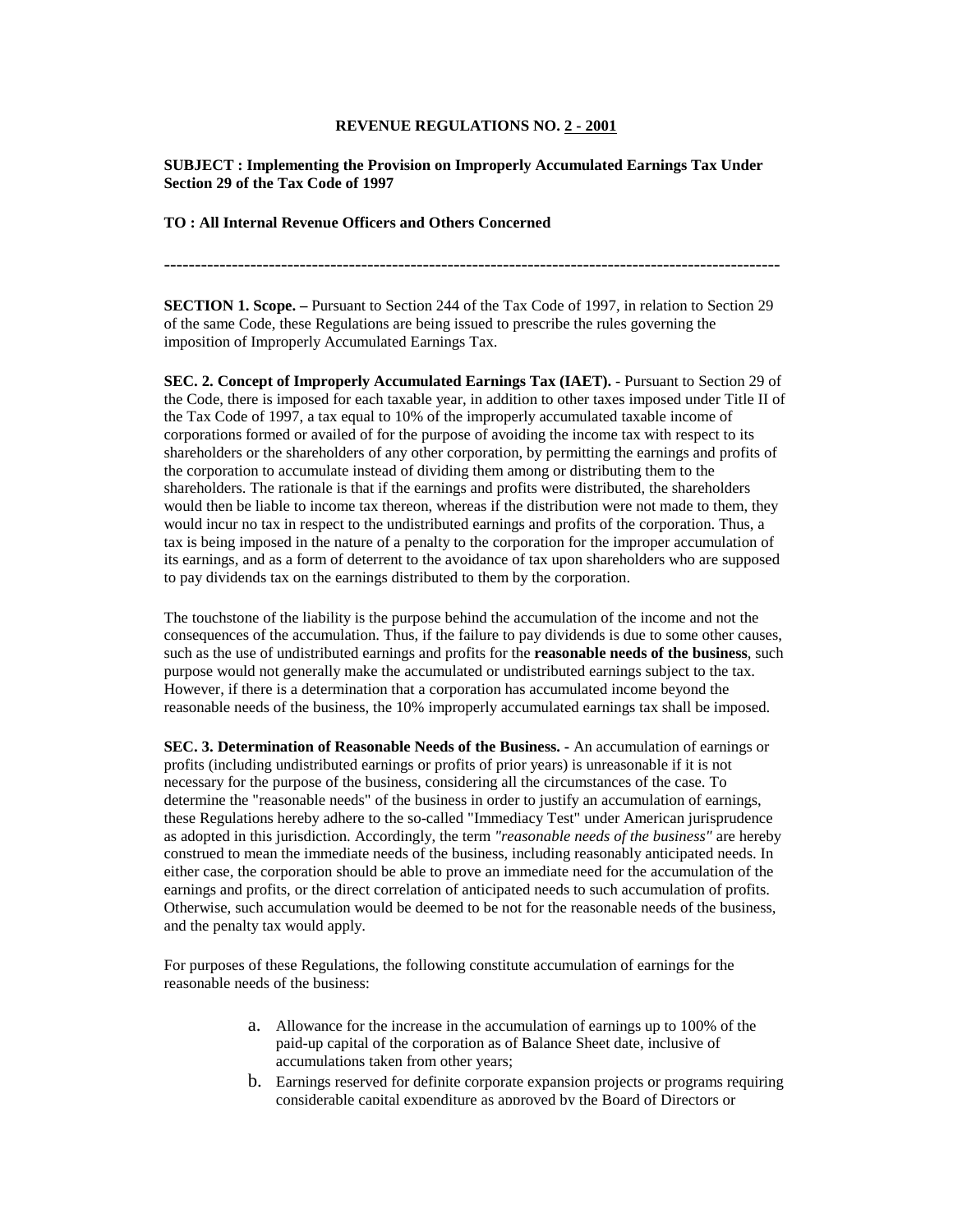equivalent body;

- c. Earnings reserved for building, plants or equipment acquisition as approved by the Board of Directors or equivalent body;
- d. Earnings reserved for compliance with any loan covenant or pre-existing obligation established under a legitimate business agreement;
- e. Earnings required by law or applicable regulations to be retained by the corporation or in respect of which there is legal prohibition against its distribution;
- f. In the case of subsidiaries of foreign corporations in the Philippines, all undistributed earnings intended or reserved for investments within the Philippines as can be proven by corporate records and/or relevant documentary evidence.

**SEC. 4. Coverage.** The 10% Improperly Accumulated Earnings Tax (IAET) is imposed on improperly accumulated taxable income earned starting January 1, 1998 by domestic corporations as defined under the Tax Code and which are classified as closely-held corporations. Provided, however, that Improperly Accumulated Earnings Tax shall not apply to the following corporations:

- a. Banks and other non-bank financial intermediaries;
- b. Insurance companies;
- c. Publicly-held corporations;
- d. Taxable partnerships;
- e. General professional partnerships;
- f. Non- taxable joint ventures; and
- g. Enterprises duly registered with the Philippine Economic Zone Authority (PEZA) under R.A. 7916, and enterprises registered pursuant to the Bases Conversion and Development Act of 1992 under R.A. 7227, as well as other enterprises duly registered under special economic zones declared by law which enjoy payment of special tax rate on their registered operations or activities in lieu of other taxes, national or local.

For purposes of these Regulations, closely-held corporations are those corporations at least fifty percent (50%) in value of the outstanding capital stock or at least fifty percent (50%) of the total combined voting power of all classes of stock entitled to vote is owned directly or indirectly by or for not more than twenty (20) individuals. Domestic corporations not falling under the aforesaid definition are, therefore, publicly-held corporations.

For purposes of determining whether the corporation is closely held corporation, insofar as such determination is based on stock ownership, the following rules shall be applied:

- 1. Stock Not Owned by Individuals. Stock owned directly or indirectly by or for a corporation, partnership, estate or trust shall be considered as being owned proportionately by its shareholders, partners or beneficiaries.
- 2. Family and Partnership Ownership. An individual shall be considered as owning the stock owned, directly or indirectly, by or for his family, or by or for his partner. For purposes of this paragraph, the 'family of an individual' includes his brothers or sisters (whether by whole or half-blood), spouse, ancestors and lineal descendants.
- 3. Option to Acquire Stocks. If any person has an option to acquire stock, such stock shall be considered as owned by such person. For purposes of this paragraph, an option to acquire such an option and each one of a series of option shall be considered as an option to acquire such stock.
- 4. Constructive Ownership as Actual Ownership. Stock constructively owned by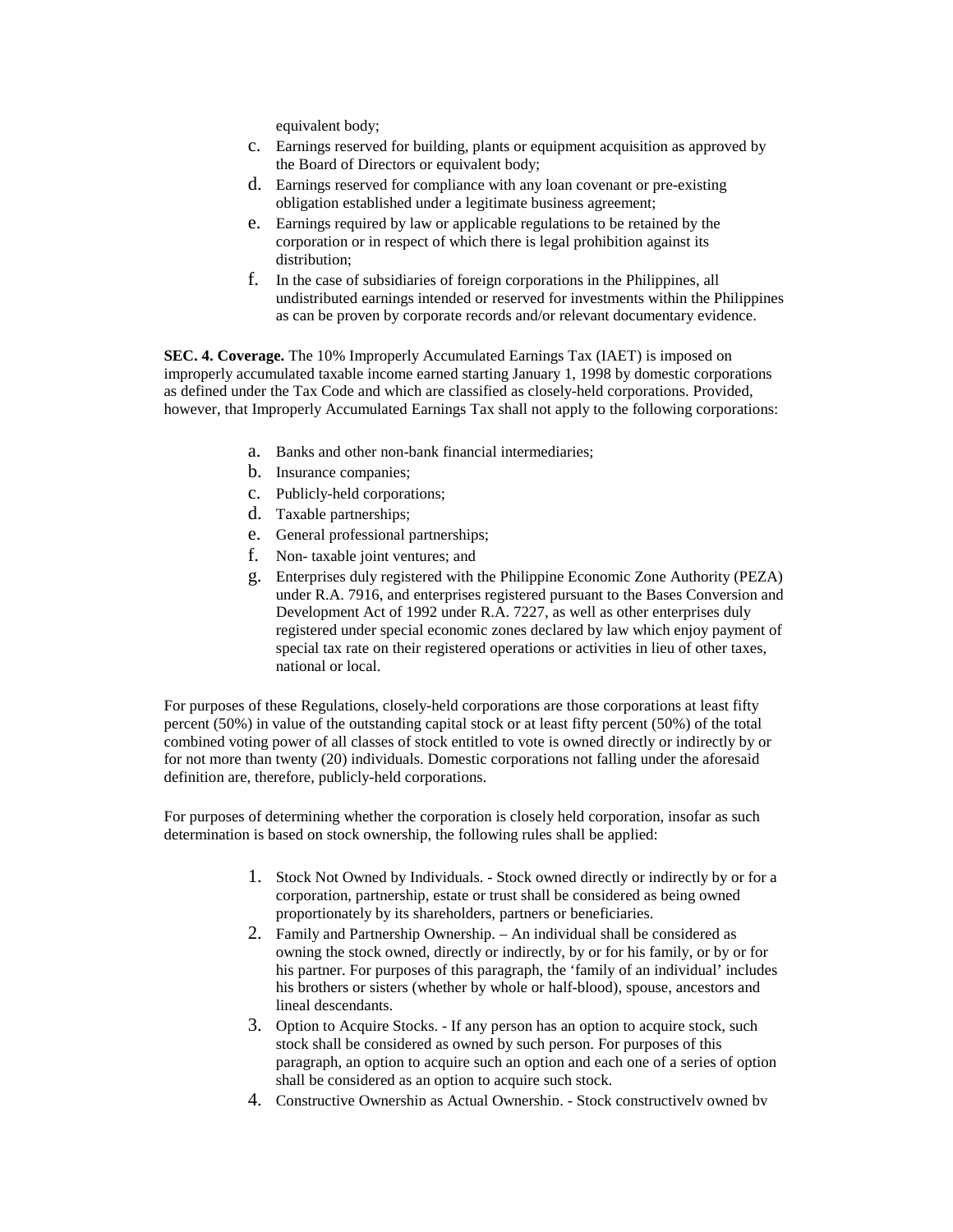reason of the application of paragraph (1) or (3) hereof shall, for purposes of applying paragraph (1) or (2), be treated as actually owned by such person; but stock constructively owned by the individual by reason of the application of paragraph (2) hereof shall not be treated as owned by him for purposes of again applying such paragraph in order to make another the constructive owner of such stock.

Provided, however, that a branch of a foreign corporation is not covered by these Regulations, the same being a resident foreign corporation.

**SEC. 5. Tax Base of Improperly Accumulated Earnings Tax.** - For corporations found subject to the tax, the *"Improperly Accumulated Taxable Income"* for a particular year is first determined by adding to that year's taxable income the following:

- a. income exempt from tax;
- b. income excluded from gross income;
- c. income subject to final tax; and
- d. the amount of net operating loss carry-over (NOLCO) deducted.

The taxable income as thus determined shall be reduced by the sum of:

- a. income tax paid/payable for the taxable year;
- b. dividends actually or constructively paid/issued from the applicable year's taxable income;
- c. amount reserved for the reasonable needs of the business as defined in these Regulations emanating from the covered year's taxable income.

The resulting *"Improperly Accumulated Taxable Income"* is thereby multiplied by 10% to get the Improperly Accumulated Earnings Tax (IAET).

Once the profit has been subjected to IAET, the same shall no longer be subjected to IAET in later years even if not declared as dividend. Notwithstanding the imposition of the IAET, profits which have been subjected to IAET, when finally declared as dividends, shall nevertheless be subject to tax on dividends imposed under the Tax Code of 1997 except in those instances where the recipient is not subject thereto.

For purposes of determining the source of earnings or profits declared or distributed from accumulated income for each taxable year, the dividends shall be deemed to have been paid out of the most recently accumulated profits or surplus and shall constitute a part of the annual income of the distributee for the year in which received pursuant to Section 73(C) of the Code. Provided, however, that where the dividends or portion of the said dividends declared forms part of the accumulated earnings as of December 31, 1997, or emanates from the accumulated income of a particular year and, therefore, is an exception to the preceeding statement, such fact must be supported by a duly executed Board Resolution to that effect.

**SEC. 6. Period for Payment of Dividend/Payment of IAET**. - The dividends must be declared and paid or issued not later than one year following the close of the taxable year, otherwise, the IAET, if any, should be paid within fifteen (15) days thereafter.

**SEC. 7. Determination of Purpose to Avoid Income Tax.** - The fact that a corporation is a mere holding company or investment company shall be *prima facie* evidence of a purpose to avoid the tax upon its shareholders or members. Likewise, the fact that the earnings or profits of a corporation